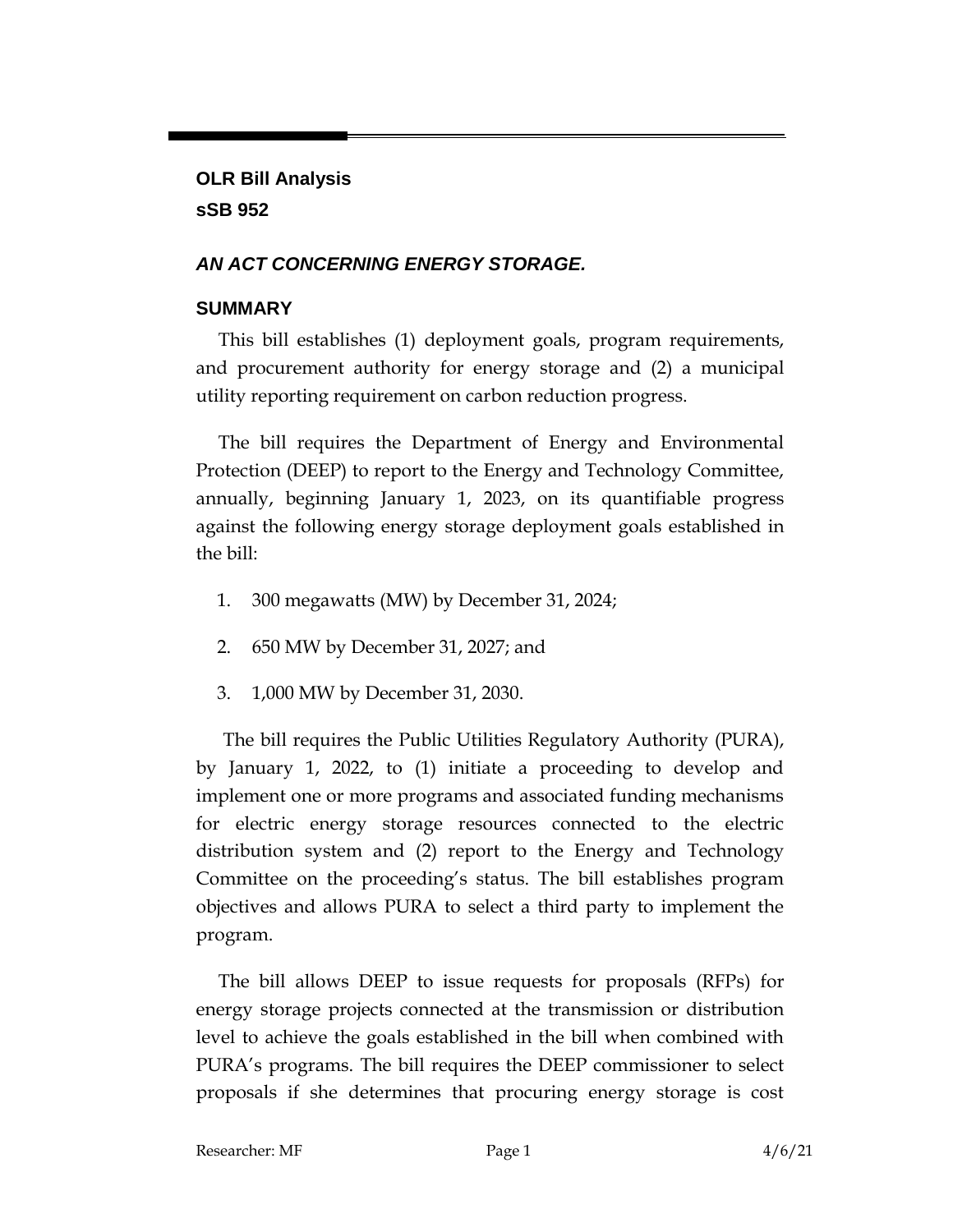effective. The bill establishes factors she must consider when making selections and subjects any agreements to PURA's review. Under the bill, the electric distribution companies (EDCs, i.e., Eversource and United Illuminating) recover agreement costs from, and credit revenues to, electric ratepayers.

EFFECTIVE DATE: July 1, 2021, except the DEEP reporting requirement on energy storage deployment goals is effective upon passage.

### **§ 2 — PURA PROCEEDING AND PROGRAMS**

The bill requires PURA to initiate a proceeding to develop and implement one or more programs and associated funding mechanisms for electric energy storage resources connected to the electric distribution system. In its proceeding, PURA must establish:

- 1. at least one program for residential electric customers,
- 2. at least one program for commercial and industrial electric customers, and
- 3. a program for energy storage systems connected to the distribution system in front of the meter and not located at a customer's premises.

The bill requires PURA to solicit input on developing these programs from DEEP, the Connecticut Green Bank, the EDCs, and the Office of Consumer Counsel (OCC).

Under the bill, PURA must consider one or more programs and rate designs to encourage deployment of electric energy storage technologies connected to the distribution system that most effectively leverage the technology's value to achieve objectives that:

- 1. provide positive net present value to all ratepayers, or a subset of ratepayers paying for the benefits that accrue to that subset;
- 2. provide multiple types of benefits to the electric grid (e.g., resilience, ancillary services, leveling out peaks in electricity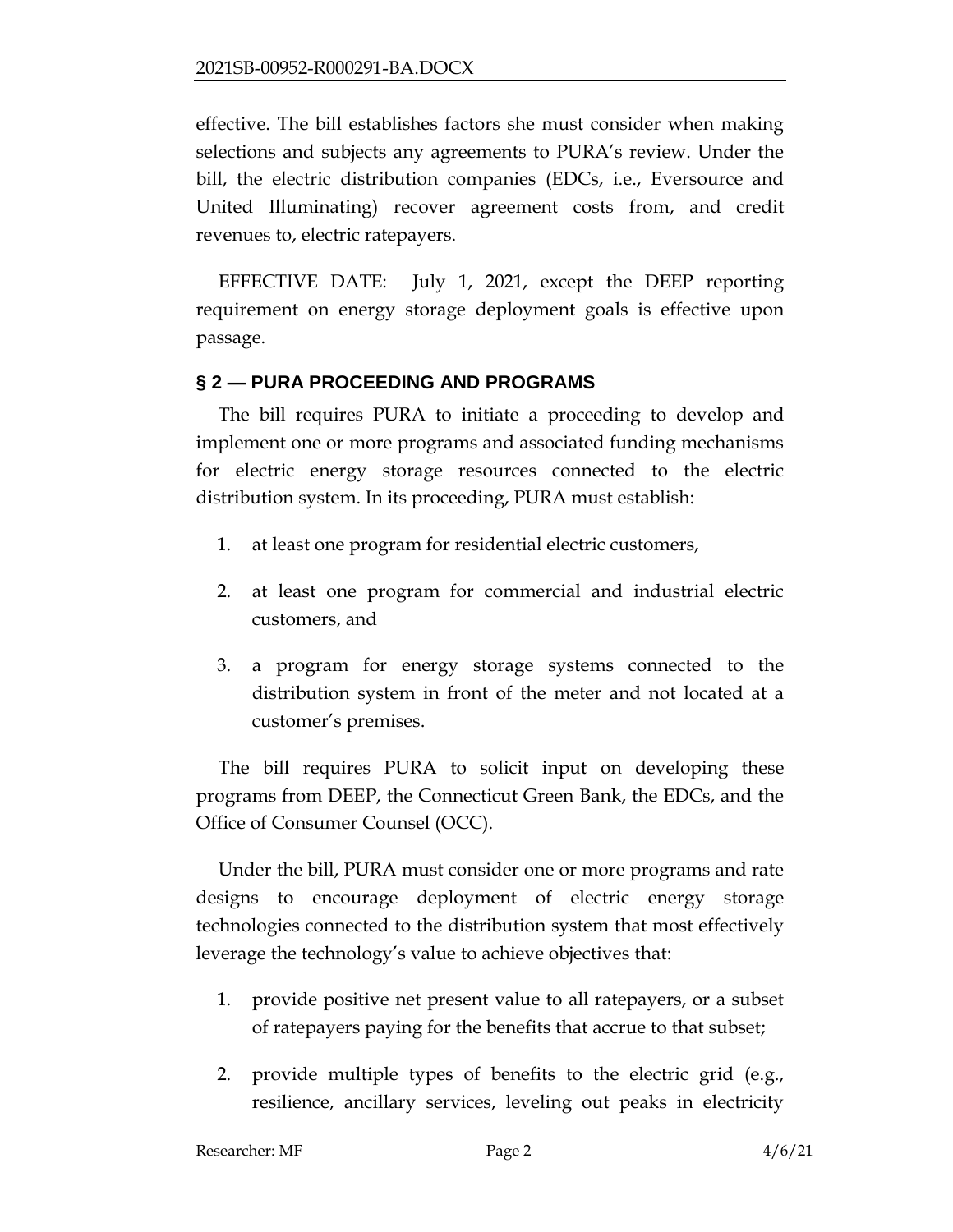use, or supporting deployment of other distributed resources);

- 3. foster sustained, orderly development of a state-based electric energy storage industry; and
- 4. maximize the value from the participation of energy storage systems in capacity markets.

PURA must also consider programs and rate designs to encourage uses of electric energy storage technologies connected to the electric distribution system that avoid or defer investment in traditional electric distribution system capacity upgrades.

The bill requires PURA to consider all energy storage configurations that are connected to the distribution system, including those connected in front of the meter and not located at a customer's premises.

The bill allows PURA to select any combination of the Green Bank, DEEP, the EDCs, or another third party it deems appropriate to implement one or more electric energy storage programs.

# **§ 3 — DEEP SOLICITATION AND PROCUREMENT**

#### *Project Selection*

The bill allows DEEP, in consultation with the state's procurement manager and the OCC, to issue RFPs for energy storage projects connected at the transmission or distribution level that would, when combined with programs PURA establishes, achieve the bill's energy storage goals. Projects may include stand-alone energy storage projects or projects paired with Class I renewable energy sources (e.g., wind and solar).

The bill requires the DEEP commissioner, as part of her determination on whether procuring energy storage is cost effective, to publish and make available for public comment a cost effectiveness test that considers each applicable benefit provided by energy storage. If the DEEP commissioner determines that procuring energy storage is cost effective, the bill requires her to begin selecting proposals.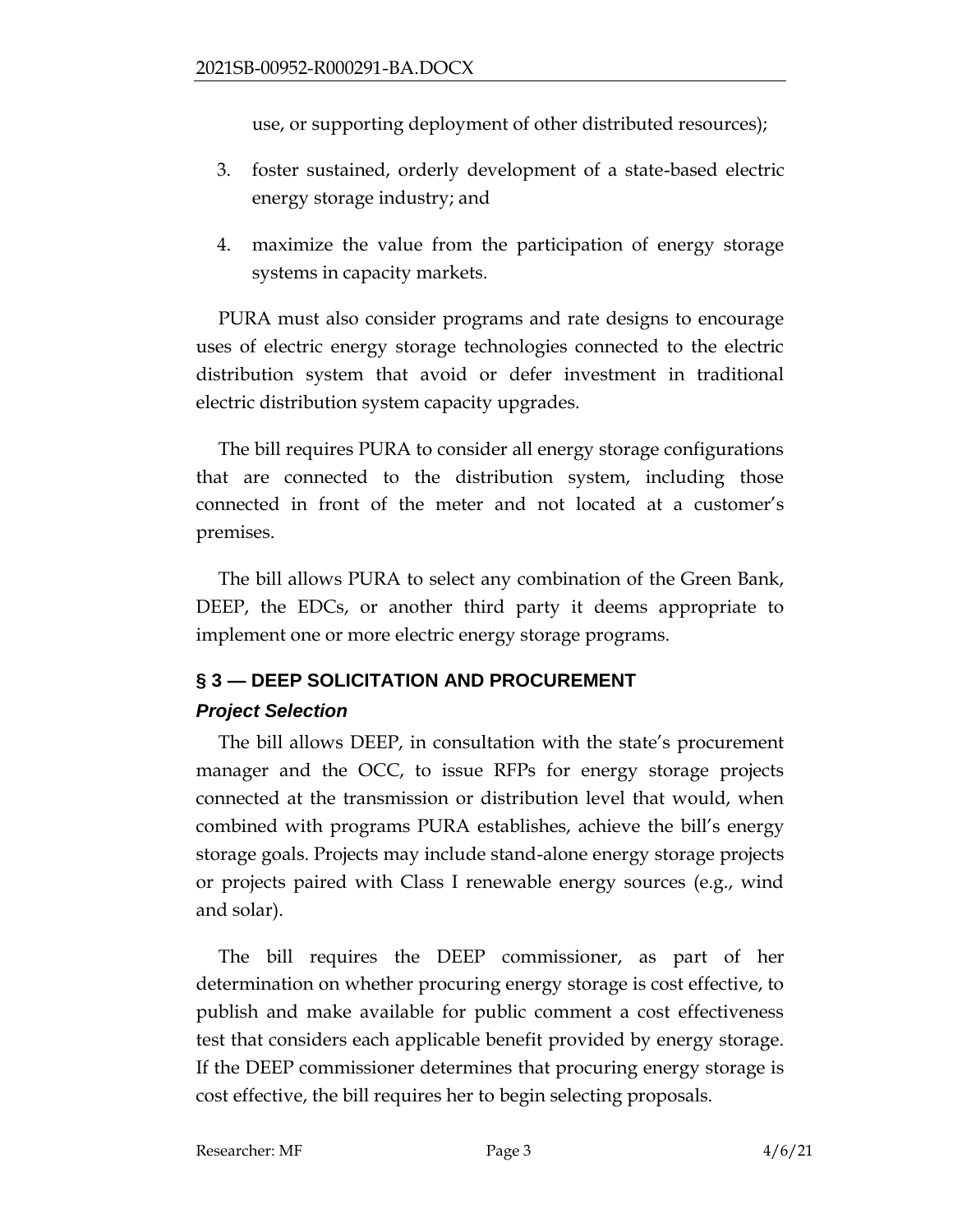The bill requires the DEEP commissioner to consider at least the following when selecting proposals:

- 1. whether the proposal is in ratepayers' best interest, including the sources' delivered price;
- 2. whether the proposal promotes electric distribution system reliability, including during winter peak demand;
- 3. any positive impacts on the state's economic development, as determined in consultation with the Department of Economic and Community Development commissioner;
- 4. whether the proposal is consistent with the state's greenhouse gas reduction requirements under the Global Warming Solutions Act; and
- 5. whether the proposal is consistent with the state's Comprehensive Energy Strategy and Integrated Resources Plan.

## *PURA Review and Cost Recovery*

Under the bill, any agreement entered into (presumably, by EDCs) as a result of DEEP's selection is subject to PURA's review and approval. (The bill does not explicitly allow DEEP to direct EDCs to enter into agreements.) The bill requires PURA to (1) finish reviewing an agreement within 120 days after it was filed with PURA and (2) approve an agreement if it is cost effective and in electric ratepayers' best interest.

Under the bill, EDCs must recover an approved agreement's net costs through a fully reconciling rate component on electric ratepayer bills. Costs include those incurred by the EDCs under the agreement and reasonable costs associated with the agreement. The bill also requires EDCs to credit customers through the same fully reconciling rate component for any net revenues from selling products purchased under long-term contracts entered into under the bill. (The bill does not specify lengths or quantities for contract terms.)